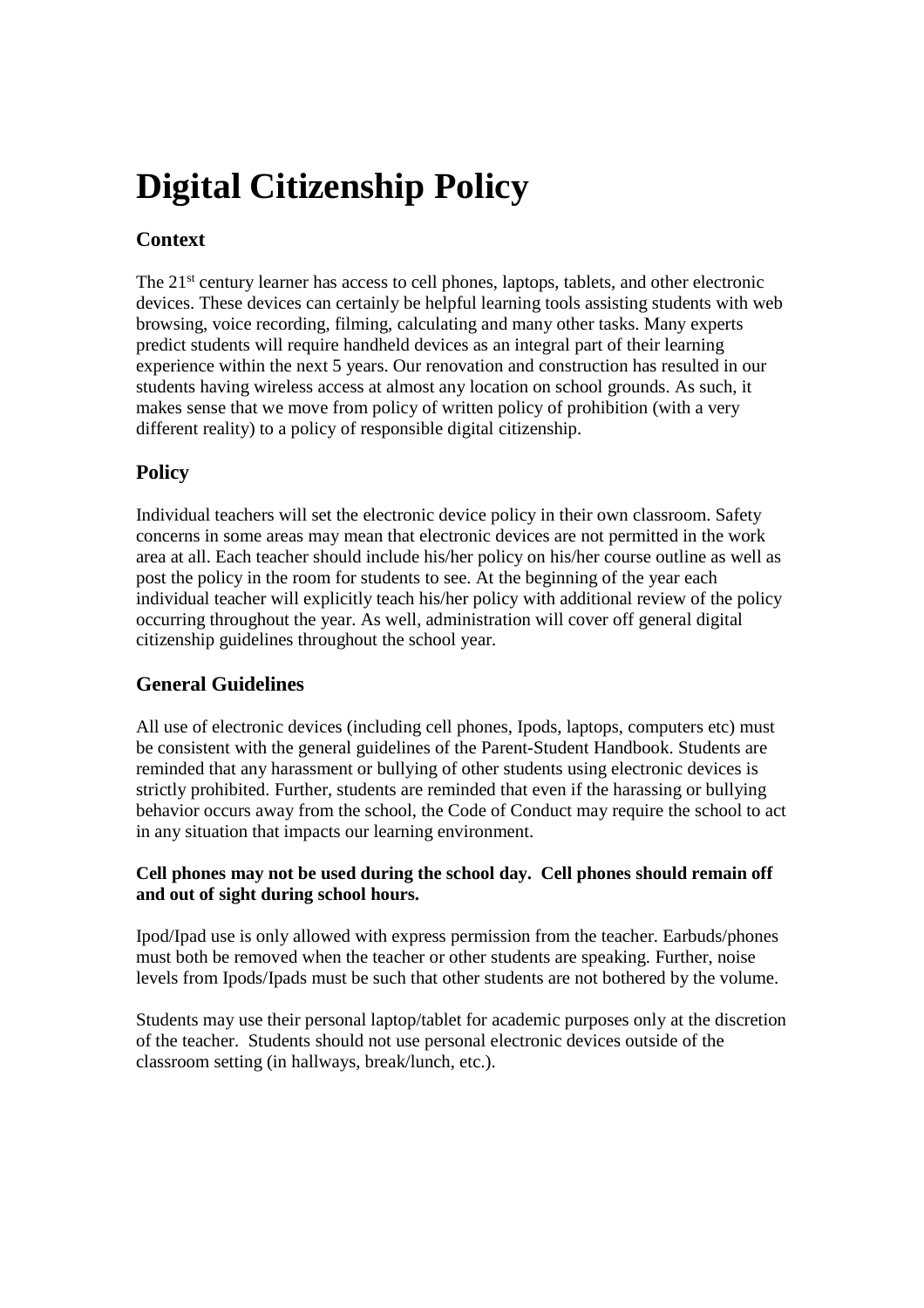## **Unacceptable Use**

- using cell phones for any reason during the school day
- using electronic devices contrary to teacher/classroom policy
- using an electronic device inappropriately towards another community member
- using an electronic device on the school grounds to take photographs or video without teacher or administrative permission
- using any piece of school-owned technology to harm another community member

## **Discipline for Inappropriate Use**

Discipline action following inappropriate use of technology will follow consequences in the Parent-Student Handbook.

**Any incident deemed serious enough may result in immediate loss of electronic device privilege and possible other consequences.**

**Any student who is in the office dealing with an administrator is required to surrender his/her cell phone for the duration of the time spent in the office.**

**As the school does not mandate students bring electronic devices to school, students do so at their own risk. The school is not responsible for any damage or loss to electronic devices.**

### **Acceptable Use Policy**

The following technology usage policies elaborate guidelines and responsibilities for technology and Internet access for the students of Trinity Christian School. Access to the campus computer network and the Internet from Trinity Christian School verifies agreement to accept and follow these policies.

Trinity's administration and faculty fully endorse the use of technology and the Internet as an educational tool. Access to information, research sources, people, and computers throughout the world is available to Trinity students. The school has procedures in place to restrict access to questionable material and limit inappropriate use, such as sites that deliver racist, gambling, pornographic, or tasteless material. Instant messaging, personal expression and game sites are blocked during the school day in order to encourage productivity.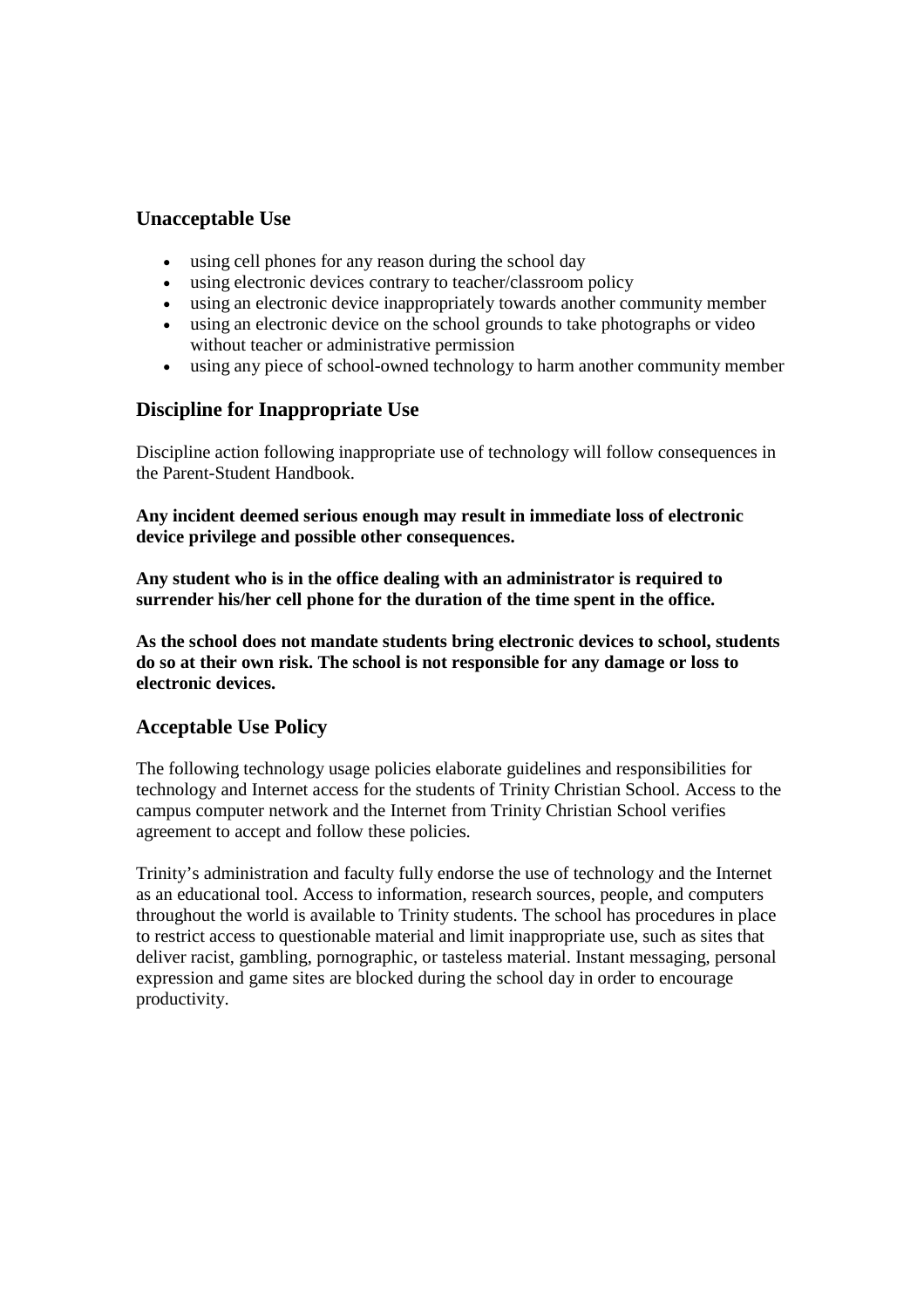Control of all online activities is impossible; therefore, all users who access the Internet through Trinity are required to adhere to strict ethical and legal guidelines. Students are expected to apply the Trinity Code of Conduct to acceptable technology use guidelines, and are to remember that computer resources and information are property; that email is a form of speech; and that conduct in using the computer resources provided by the school should live up to the Trinity ideal.

If Trinity users violate any of these provisions, their actions will be reviewed by the Director of Discipline and is subject to review by administration and Board of Directors, resulting in appropriate disciplinary action. Penalties may include suspension or dismissal.

#### **Acceptable Use**

Students must understand that the use of the school's computer network and the Internet is a privilege and that inappropriate use will result in cancellation of that privilege. Trinity's computer network is not an infinite resource. Use of the network should be reasonable and should be related to educational purposes or personal development. No commercial use of the network resources is permitted, and, obviously, no use of the network for illegal purposes is permitted.

Please note that the school administration under the leadership of the IT Director will determine what is inappropriate use and that their decisions are final. The IT Director may close the access of any user at any time or restrict access to certain types of resources to ensure the best use of the network for the entire community. The expectation of the faculty and administration is that students at Trinity will adhere to the above policies at all times.

#### **Please read the following policies and security statements carefully.**

Before using Trinity's computer network and before accessing the Internet through the school, students must agree to the Trinity Technology Acceptable Use Policy, promising to abide by the following rules and regulations:

1. Access to computers and the Internet from Trinity Christian School must be in support of education and research. Students will refrain from accessing any news groups, links, list servs, or other areas of cyberspace that would be offensive to any students, teachers, or parents because of pornographic content; racial, ethnic, or minority disparagement; advocation of violence; or illicit/illegal content.

2. Trinity supplies each student and faculty member access to the network for Internet. Connections to the Internet should only be made through the Trinity network. Use of other Internet service providers on campus is not permitted.

3. No software may be installed on a Trinity computer without the explicit permission of the Information Technology Office. This restriction includes programs that conflict with the Trinity network.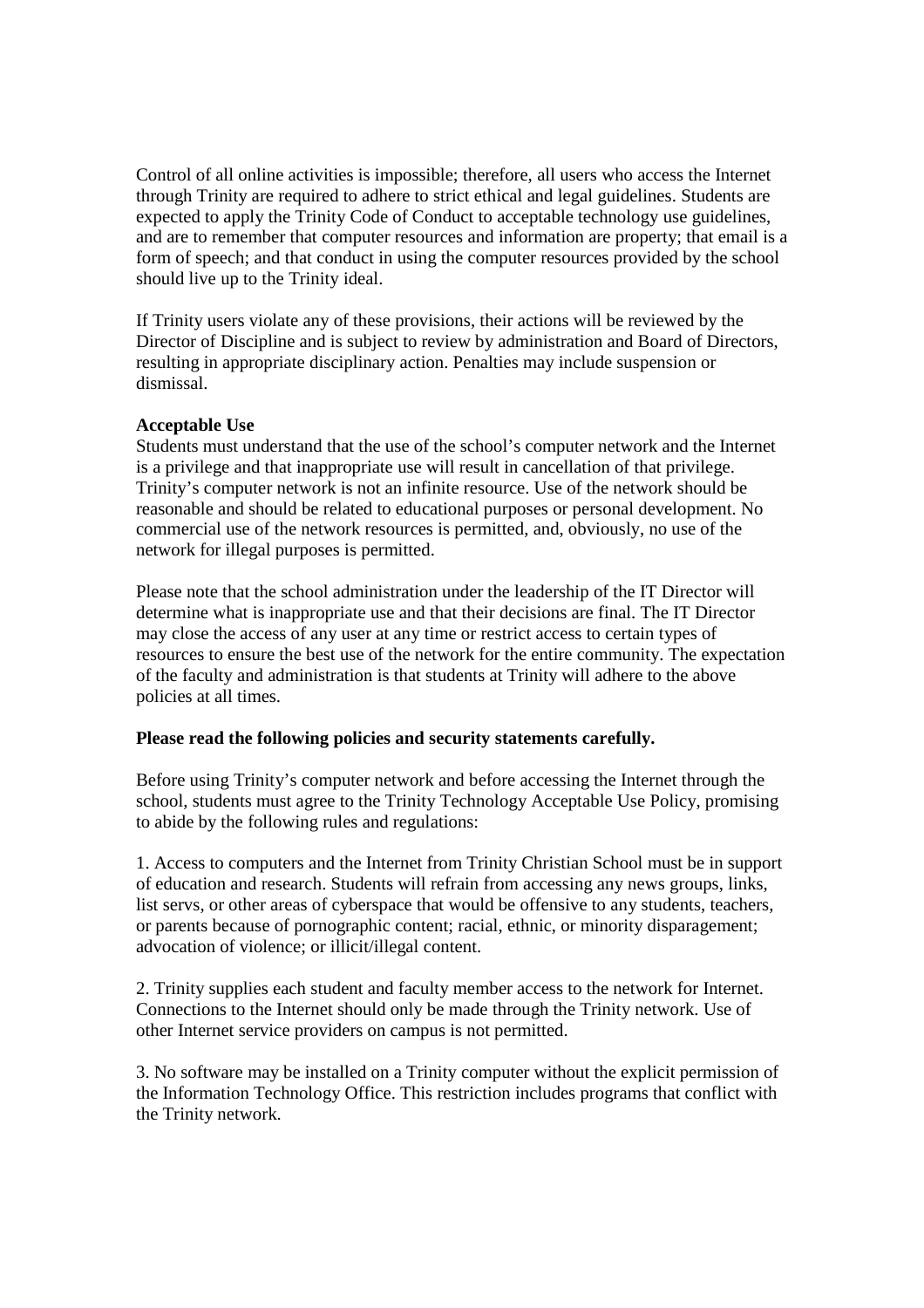4. Trinity students who bring in their own outside technology (laptops, netbooks, cell phones, iPads, tablets, desktops, digital/video cameras, MP3 players, game devices, eBook readers and/or anything considered technology) are required to follow the rules of outside technology use set forth by the IT Office. Violation of these rules will result in disciplinary action by an administrator. **During the school day, personal audio devices (CD players, iPods, MP3 Players, iPhones, other electronic devices, or etc.) may only be used with the permission of and under the direct supervision of teachers. Use should include approved classroom activities for academic purposes only.**

5. Trinity has placed certain security restrictions on computers to protect our computer and network resources. Attempting to subvert or avoid the security restrictions is considered an attempt to damage school property. Students are responsible for monitoring and appropriately rejecting materials, links, dialogue, and information accessed or received by them, such as spyware, malware, and viruses.

6. Students must accept responsibility for keeping copyrighted materials from entering the school via the Internet, storage devices, or any other method. Students must not download software, games, music, graphics, videos, text or other materials that are copyrighted.

7. Plagiarism is unacceptable. Students accept responsibility for using downloaded text in an appropriate manner. Violation of copyright laws will not be tolerated. Students will not post, distribute, or use without permission material that was created by someone else. These activities constitute plagiarism, and students are reminded that plagiarism is a violation of the Parent-Student Handbook.

8. Students will be courteous and use appropriate language while using Trinity's computer network or Internet access. Students will refrain from swearing or using any forms of obscene, harassing, or abusive language. Students who are a victim of such harassment will report the abuse immediately to the IT Office, administration, a teacher or a counselor.

9. Students will not reveal personal information including addresses, telephone numbers, debit or credit card numbers, or that of others.

10. Students will not lend their account or password to others, nor will they use another person's account or password.